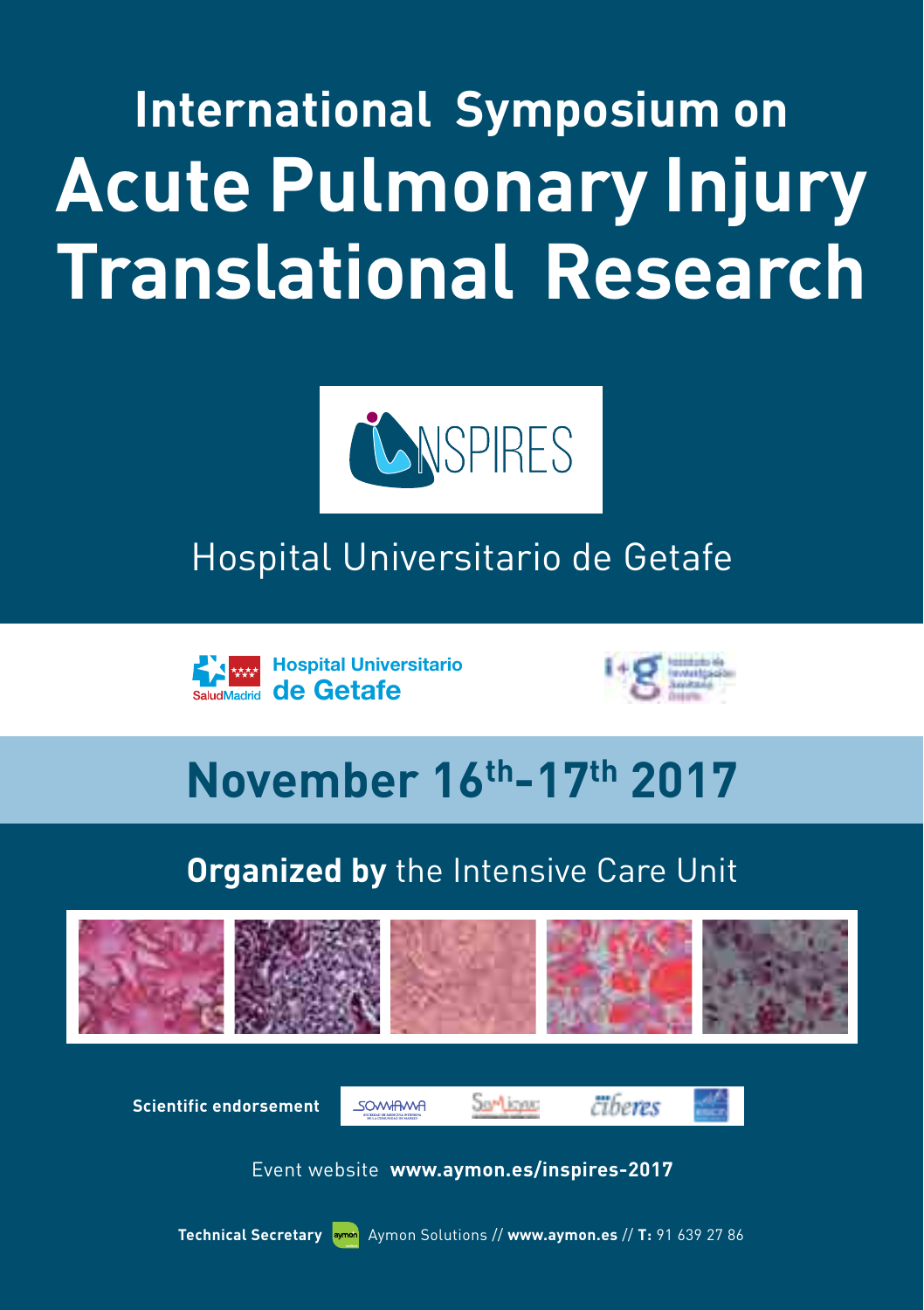



# **Carta de presentación**

#### **Estimado/a colega:**

La Unidad de Cuidados Intensivos del Hospital Universitario de Getafe organiza el Segundo Simposio Internacional de Investigación Traslacional en la Lesión Pulmonar Aguda (INSPIRES), una conferencia de 2 días y tendrá lugar desde el 16 al 17 de noviembre 2017. El objetivo de la conferencia es actualizar los conocimientos científicos sobre la fisiopatología de la lesión pulmonar aguda y la insuficiencia respiratoria aguda en pacientes críticos, así como presentar los avances en nuevas estrategias terapéuticas para ALI / ARDS a partir de una visión traslacional original y multidisciplinar.

El programa tiene en cuenta la perspectiva de todos los especialistas involucrados en el manejo de pacientes críticos adultos con ALI / SDRA de manera transversal.

Para este propósito, el simposium incluye a ponentes de referencia internacional, tanto científicos básicos como médicos con experiencia en el campo de la investigación traslacional en ALI / ARDS.

Nos gustaría que este Symposium se convirtiera en un punto de encuentro y de referencia de profesionales para intercambiar opiniones y que sirva para el mejor cuidado integral de nuestros pacientes.

Esperamos contar con vuestra presencia

Un cordial saludo **El Comité Organizador y Científico de INSPIRES**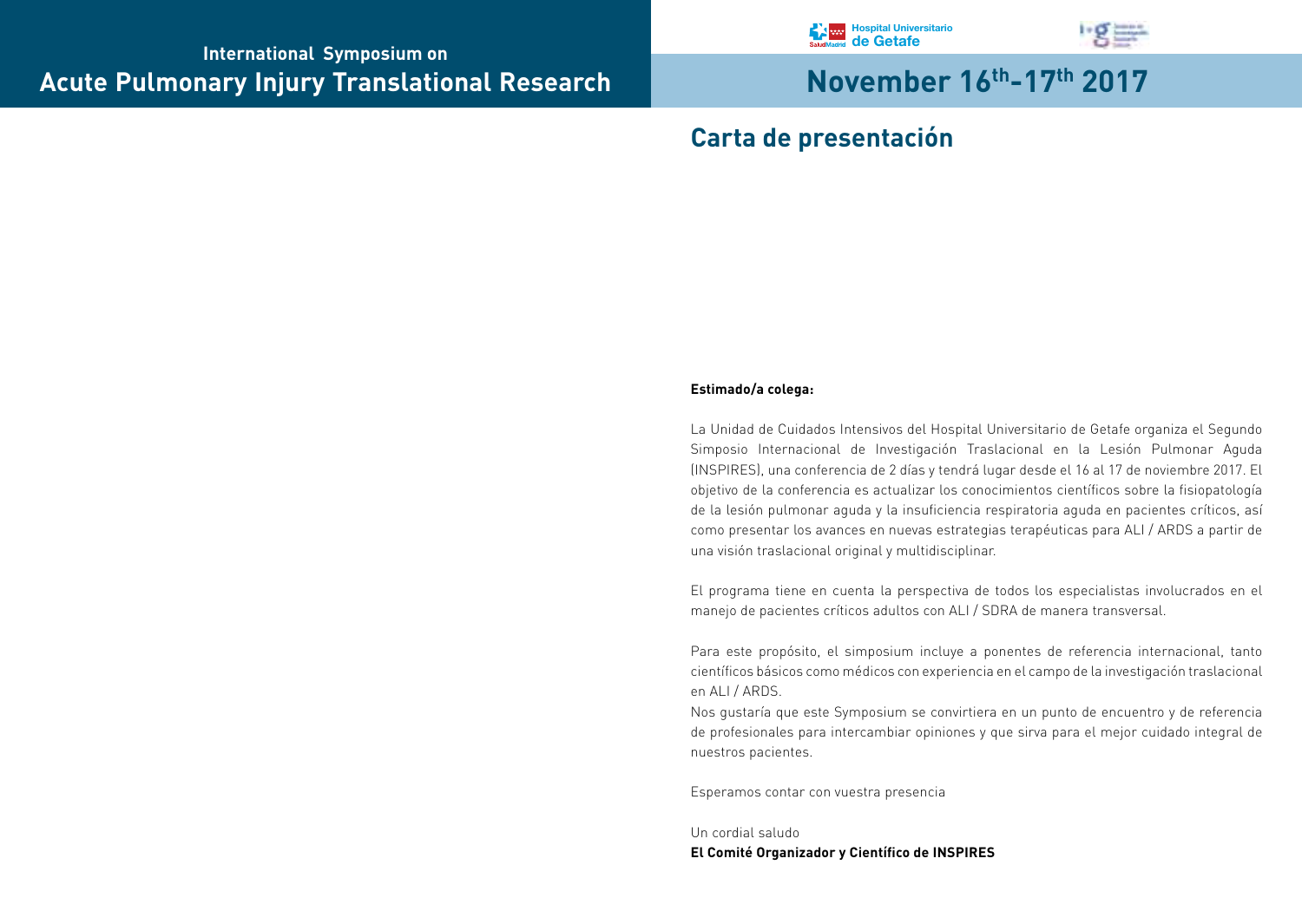# **Comités y ponentes**

#### **Comité organizador**

**Oscar Peñuelas Nicolás Nin Federico Gordo Arnaud W. Thille Fernando Frutos-Vivar**

#### **Comité científico**

**José A. Lorente Guillermo Muñiz Albaiceta Giacomo Bellani Marcus J. Schultz** 

#### **Ponentes**

**Ana Geke Algera** Department of Intensive Care Amsterdam, the Netherlands

**Andrés Esteban** Hosp. Universitario de Getafe, Madrid, Spain

**Antonio Artigas** Corporación Sanit. Univ. Parc Taulí, Sabadell, Spain

**David van Meenen** Department of Intensive Care Amsterdam, the Netherlands

**Esther Barreiro** Hosp. del Mar, Barcelona, Spain

**Fabienne D. Simonis** Department of Intensive Care Amsterdam, the Netherlands

**Federico Gordo** Hosp. Universitario del Henares Coslada, Madrid, Spain

**Frank van Someren-Greve** Department of Intensive Care Amsterdam, the Netherlands

**Fernando Suarez Sipmann** University Hospital Uppsala, Sweden

**Marcelo Gama de Abreu** University Hospital Dresden, Germany

**Giacomo Bellani** University of Milan-Bicocca, Monza, Italy **Guillermo Muñiz-Albaiceta** Hosp. Universitario Central de Asturias Oviedo, Spain

**RA** ww

**Javier García** Hosp. Universitario Puerta de Hierro Madrid, Spain

**Judith Marín Corral** Servicio de Medicina Intensiva Hospital del Mar. Barcelona

**José A. Lorente** Hosp. Universitario de Getafe, Madrid, Spain

**Lieuwe D. Bos** University of Amsterdam. Marie Curie IAPP fellow

**Lluis Blanch** Corporación Sanit. Univ. Parc Taulí Sabadell, Spain

**Lorenzo Ball** University of Genoa, Italy

**Lorenzo del Sorbo** University HealthCare Network University of Toronto

**Luigi Pisani** Department of Intensive Care, Amsterdam, the Netherlands

**Marcus J. Schultz** ACM, Amsterdam, The Netherlands

**Nicolás Nin** Hosp. Español, Montevideo, Uruguay

**Nicole P. Juffermans** Department of Intensive Care Amsterdam, the Netherlands

**Oscar Peñuelas** Hosp. Universitario de Getafe, Madrid, Spain

**Paolo Pelosi** University of Genoa, Italy

**Pouline van Oort** Department of Intensive Care Amsterdam, the Netherlands

**Ramón Farré** Universitat de Barcelona-IDIBAPS Barcelona, Spain

**Raquel Herrero** Hosp. Universitario de Getafe, Madrid, Spain

**Pouline van Oort** Department of Intensive Care Amsterdam, the Netherlands

**Antonio Romero** Hosp. Universitario Puerta de Hierro Madrid, Spain

**Matt Harmon** Department of Intensive Care, Amsterdam the Netherlands



**Hospital Universitario de Getafe**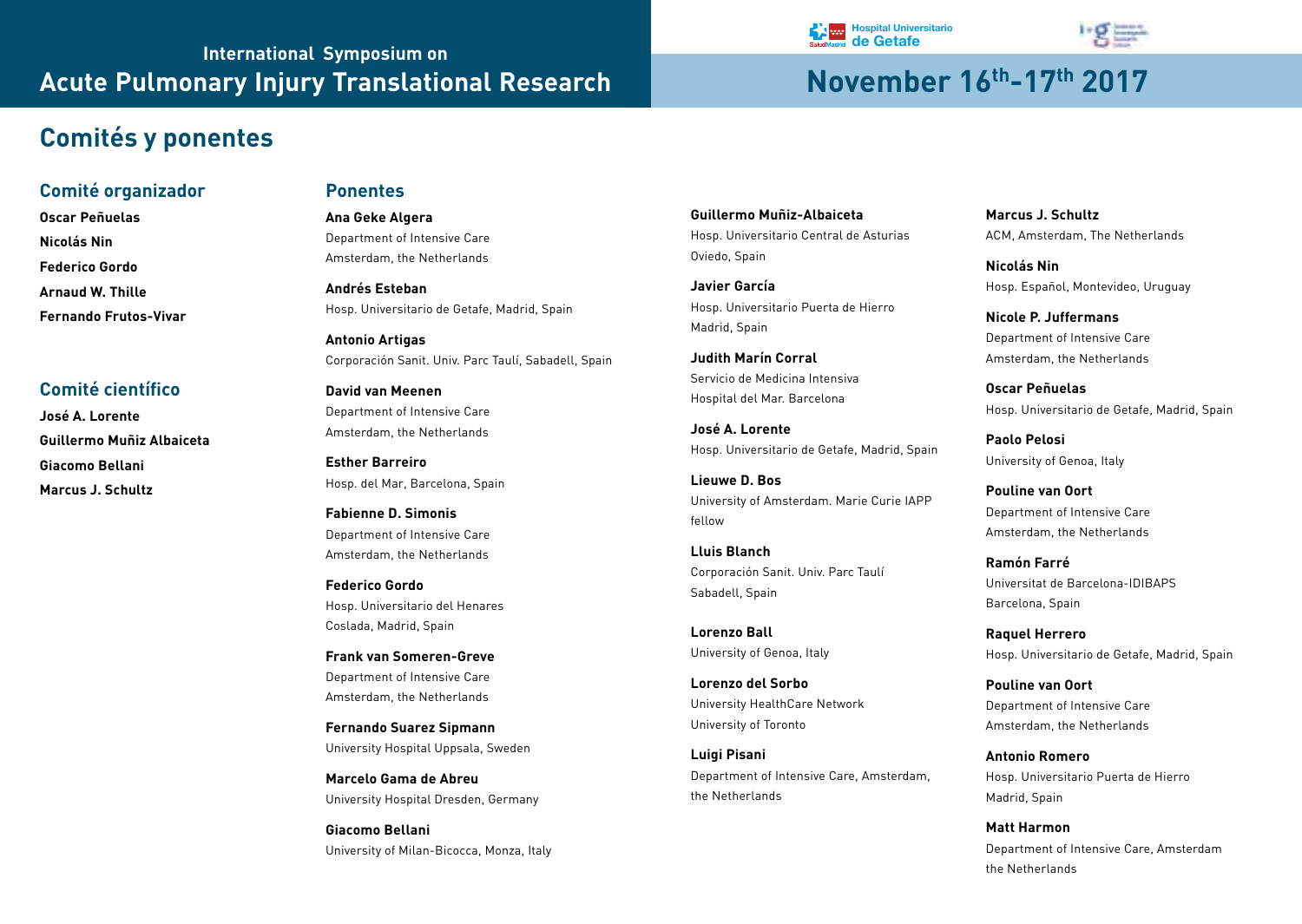# **International Symposium on Acute Pulmonary Injury Translational Research Movember 16th-17th 2017**

# **Programa científico 16 noviembre 2017**

| 09:00 - 09:30 h Registration |  |
|------------------------------|--|
|------------------------------|--|

**09:30 – 09:50 h Lung histopathology of ARDS Andrés Esteban**

#### **09:50 – 11:10 h FACTORS ASSOCIATED WITH OUTCOME OF ARDS** Moderator: **Paolo Pelosi**

- 09:50 10:10 h **Biomarkers in ARDS Judith Marín Corral**
- 10:10 10:30 h **Subphenotypes of ARDS Lieuwe D. Bos**
- 10:30 10:50 h **Current ventilatory practices Marcus J. Schultz**
- 10:50 11:10 h **Lung injury in trauma Nicole P. Juffermans**
- 11:10 11:20 h **Discussion**

#### **11:20 – 11:40 h Coffee break**

#### **11:40 – 13:30 h THE "AIR COMPARTMENT" IN ARDS** Moderator: **Óscar Peñuelas**

- 11:40 12:00 h **Inhalation Therapies in ARDS Antonio Artigas**
- 12:00 12:10 h **Protective effects of sevofluorane in VILI Antonio Romero**





| $12:10 - 12:20 h$                                                                                      | <b>Exhaled breath analysis for the diagnosis</b><br>of pneumonia<br><b>Pouline van Oort</b>              |  |  |  |
|--------------------------------------------------------------------------------------------------------|----------------------------------------------------------------------------------------------------------|--|--|--|
| $12:20 - 12:40 h$                                                                                      | <b>Diagnosis of ARDS by exhaled breath analysis</b><br>Lieuwe D. Bos                                     |  |  |  |
| $12:40 - 13:00 h$                                                                                      | <b>Optimizing nebulization during mechanical</b><br>ventilation<br>Paolo Pelosi                          |  |  |  |
| $13:00 - 13:20 h$                                                                                      | <b>Impedance tomography to optimize ventilation</b><br><b>Federico Gordo</b>                             |  |  |  |
| $13.20 - 13.30 h$                                                                                      | <b>Discussion</b>                                                                                        |  |  |  |
| $13:30 - 14:30 h$ Lunch<br>14:30 - 17:30 h NON-AIR' COMPARTMENTS IN ARDS<br>MODERATOR: Antonio Artigas |                                                                                                          |  |  |  |
| $14.30 - 14.45$ h                                                                                      | The effects of body temperature on ventilation<br>parameters<br><b>Matt Harmon</b>                       |  |  |  |
| $14:45 - 15:00 h$                                                                                      | <b>Prone positioning-induced driving pressure</b><br>changes predict outcome in ARDS<br>David van Meenen |  |  |  |
| $15:00 - 15:25 h$                                                                                      | <b>Heart-lung interactions from a lung's perspective</b><br><b>Fernando Suarez-Sipmann</b>               |  |  |  |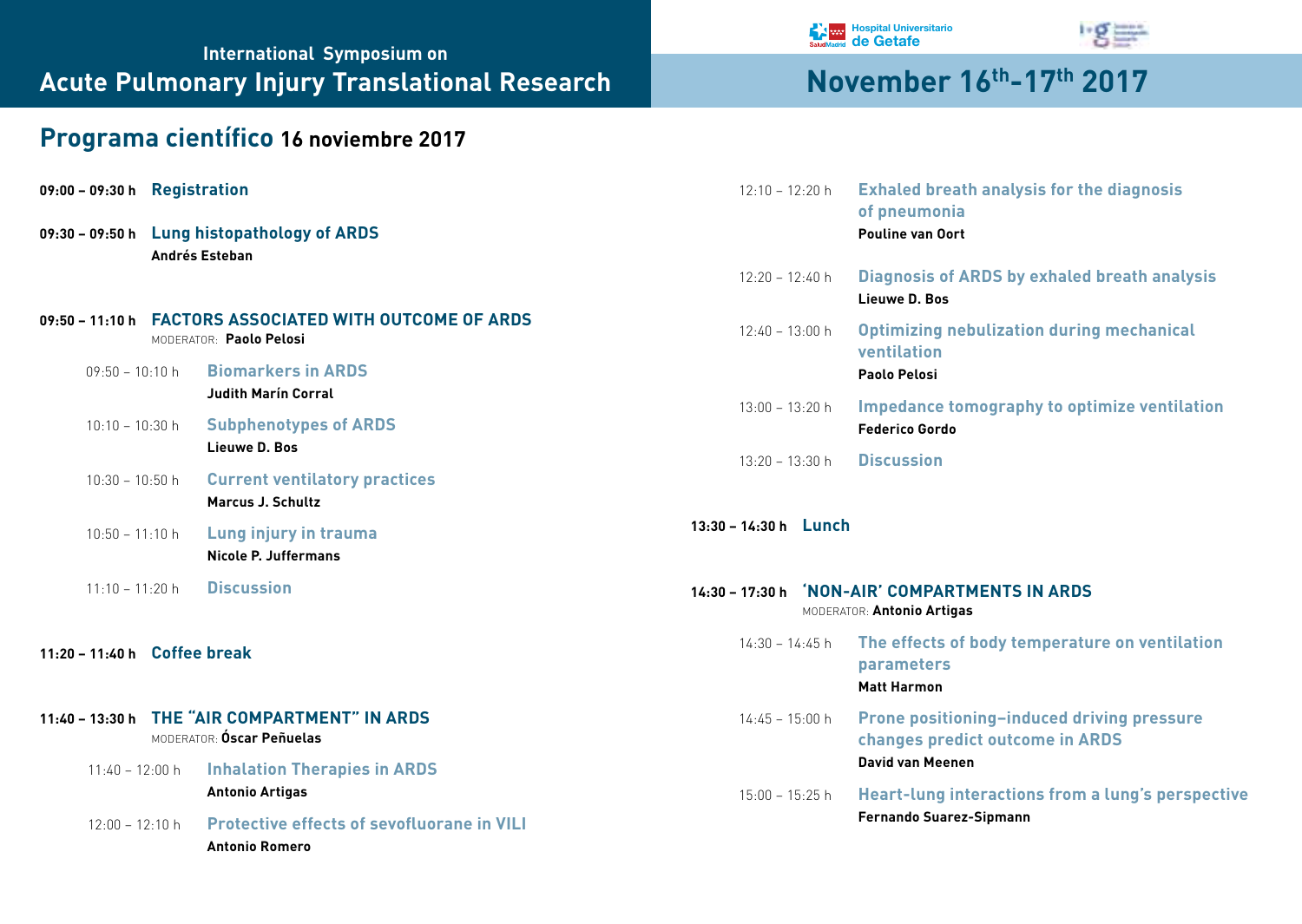| $15:25 - 15:45$ h            | <b>Monitoring recruitment maneuvers at bedside</b><br>Javier García                                               |
|------------------------------|-------------------------------------------------------------------------------------------------------------------|
| $15:45 - 15:55 h$            | <b>Quantitative analysis of lung images</b><br>Lorenzo Ball                                                       |
| $15.55 - 16.10 h$            | <b>Discussion</b>                                                                                                 |
| 16:10 - 16:20 h Coffee break |                                                                                                                   |
|                              | 16:20 - 18:00 h TRASLATIONAL RESEARCH IN ARDS<br>MODERATOR: Marcus J. Schultz                                     |
| $16.20 - 16.40 h$            | Why does red blood cell transfusion cause<br>lung injury<br><b>Nicole Juffermans</b>                              |
| $16:40 - 17:00 h$            | New insights into the mechanisms of acute<br>pulmonary edema<br><b>Raquel Herrero</b>                             |
| $16:30 - 16:50 h$            | <b>Strategies for Optimal Lung Ventilation in ECMO</b><br>for ARDS: The SOLVE ARDS Study<br>Lorenzo del Sorbo     |
| $16:50 - 17:10 h$            | <b>Mechanical stretch modulates cell migration</b><br>in the lungs<br>Guillermo M. Albaiceta                      |
| $17:10 - 17:30$ h            | Lung decellularization: a methodological tool<br>for investigating damage and repair in ALI<br><b>Ramón Farré</b> |

 $\log$ 

# **Programa científico 16 noviembre 2017 Programa científico 17 noviembre 2017**

**Hospital Universitario de Getafe**

| 09:00 - 11:00 h ORGAN REMOTE AFFECTATION IN ARDS<br>MODERATOR: Lorenzo del Sorbo |                                                                                                                                                                  |  |  |  |
|----------------------------------------------------------------------------------|------------------------------------------------------------------------------------------------------------------------------------------------------------------|--|--|--|
|                                                                                  | 09:00 - 09:10 h Prevalence and clinical outcome of viral respiratory<br>tract infections in ventilated critically ill patients<br><b>Frank Van Someren-Greve</b> |  |  |  |
| $09:10 - 09:20$ h                                                                | Macrolide antibiotics and outcome in patients with<br><b>ARDS</b><br><b>Fabienne D. Simonis</b>                                                                  |  |  |  |
| $09:20 - 09:40$ h                                                                | Tidal volume over end-expiratory lung volume is<br>key for protective mechanical ventilation<br>Giacomo Bellani                                                  |  |  |  |
| $09.40 - 10.00$ h                                                                | <b>Advanced uses of CO2 kinetics in cardiopulmonary</b><br>monitoring<br><b>Fernando Suarez Sipmann</b>                                                          |  |  |  |
| $10:00 - 10:20$ h                                                                | <b>Cognitive rehabilitation in the critically ill patient</b><br>Lluis Blanch                                                                                    |  |  |  |
| $10:20 - 10:40$ h                                                                | <b>Models of disuse muscle atrophy: therapeutic</b><br>implications in critically ill patients<br><b>Esther Barreriro</b>                                        |  |  |  |
| $10.40 - 11.00 h$                                                                | <b>Discussion</b>                                                                                                                                                |  |  |  |

#### **11:00 – 11:30 h Coffee break**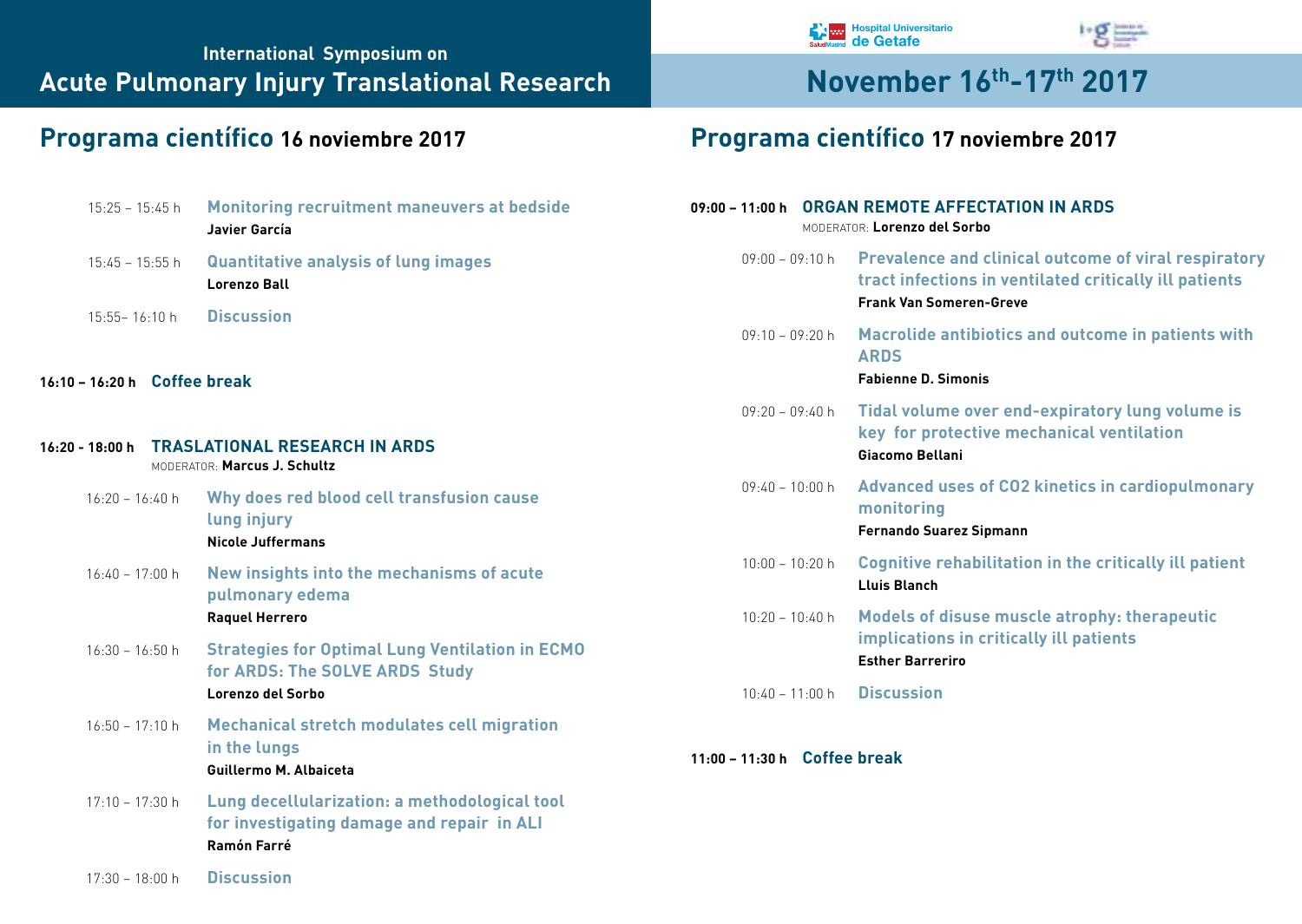# **International Symposium on** Acute Pulmonary Injury Translational Research **November 16th-17th 2017**

# **Programa científico 17 noviembre 2017**

| 11:30 - 13:30 h MONITORING ARDS | MODERATOR: <b>Óscar Peñuelas</b>                                                                                                                  | $15:10 - 15:30$ h                                     | <b>Protective ventilation in the absence of ARDS</b><br><b>Marcus Schultz</b>                                                                             |
|---------------------------------|---------------------------------------------------------------------------------------------------------------------------------------------------|-------------------------------------------------------|-----------------------------------------------------------------------------------------------------------------------------------------------------------|
| $11:30 - 11:50$ h               | <b>Spontaneous breathing during mechanical</b><br>ventilation<br>Giacomo Bellani                                                                  | $15:30 - 15:50$ h                                     | <b>Spontaneous breathing activity in ARDS:</b><br>friend or foe<br>Marcelo Gama de Abreu                                                                  |
| $11:50 - 12:10 h$               | <b>Hypercapnia in ARDS</b><br>Nicolás Nin                                                                                                         | $15:45 - 16:00 h$                                     | <b>Round discussion</b>                                                                                                                                   |
| $12:10 - 12:20$ h               | <b>Risk stratification using SpO2/FiO2 ratio and PEEP</b><br>at initial ARDS diagnosis and after 24 h in patients<br>with moderate or severe ARDS | 16:00 - 16:20 h Coffee break                          |                                                                                                                                                           |
|                                 | Luigi Pisani                                                                                                                                      | 16:20 - 18:00 h CUTTING THE EDGE IN ACUTE LUNG INJURY |                                                                                                                                                           |
| $12:20 - 12:40 h$               | The role of Angiotensin system in the development<br>of VIDD<br>Giacomo Bellani                                                                   | $16:20 - 16:40$ h                                     | MODERATOR: Esther Barreiro<br><b>Extracorporeal CO2 removal in acute</b><br>exacerbations of COPD                                                         |
| $12:40 - 13:00$ h               | <b>Workshop: Electrical impedance tomography (EIT)</b>                                                                                            |                                                       | Lorenzo del Sorbo                                                                                                                                         |
| $13:00 - 13:20$ h               | <b>Pulmovista</b><br><b>Round discussion</b>                                                                                                      | $16:40 - 17:00 h$                                     | Antioxidant effect of adult adipose-derived<br>mesenchymal stromal cells in VILI<br><b>Oscar Peñuelas</b>                                                 |
| 13:20 - 14:30 h Lunch           |                                                                                                                                                   | $17:00 - 17:10$ h                                     | <b>Effect of PEEP on outcome in animals with</b><br>uninjured lungs: A systematic review of<br>randomized controlled trials in animals<br>Ana Geke Algera |
|                                 | 14:30 - 16:30 h STRATEGIES OF LUNG PROTECTION<br>MODERATOR: Nicole Juffermans                                                                     | $17:10 - 17:30$ h                                     | Variable ventilation: from bench to bedside<br>Marcelo Gama de Abreu                                                                                      |
| $14:30 - 14:50 h$               | <b>Diagnosis of ARDS and bilateral lung infiltrates</b><br>Nicolás Nin                                                                            | $17:30 - 17:50$ h                                     | mRNA interference as a therapeutic approach<br>in ALI                                                                                                     |
| $14:50 - 15:10$ h               | Protective ventilation during surgery in high risk<br>patients improves outcomes<br>Paolo Pelosi                                                  | 17:50 - 18:00 h Final discussion                      | José A. Lorente                                                                                                                                           |
|                                 |                                                                                                                                                   |                                                       |                                                                                                                                                           |

**Hospital Universitario de Getafe**

**hg=**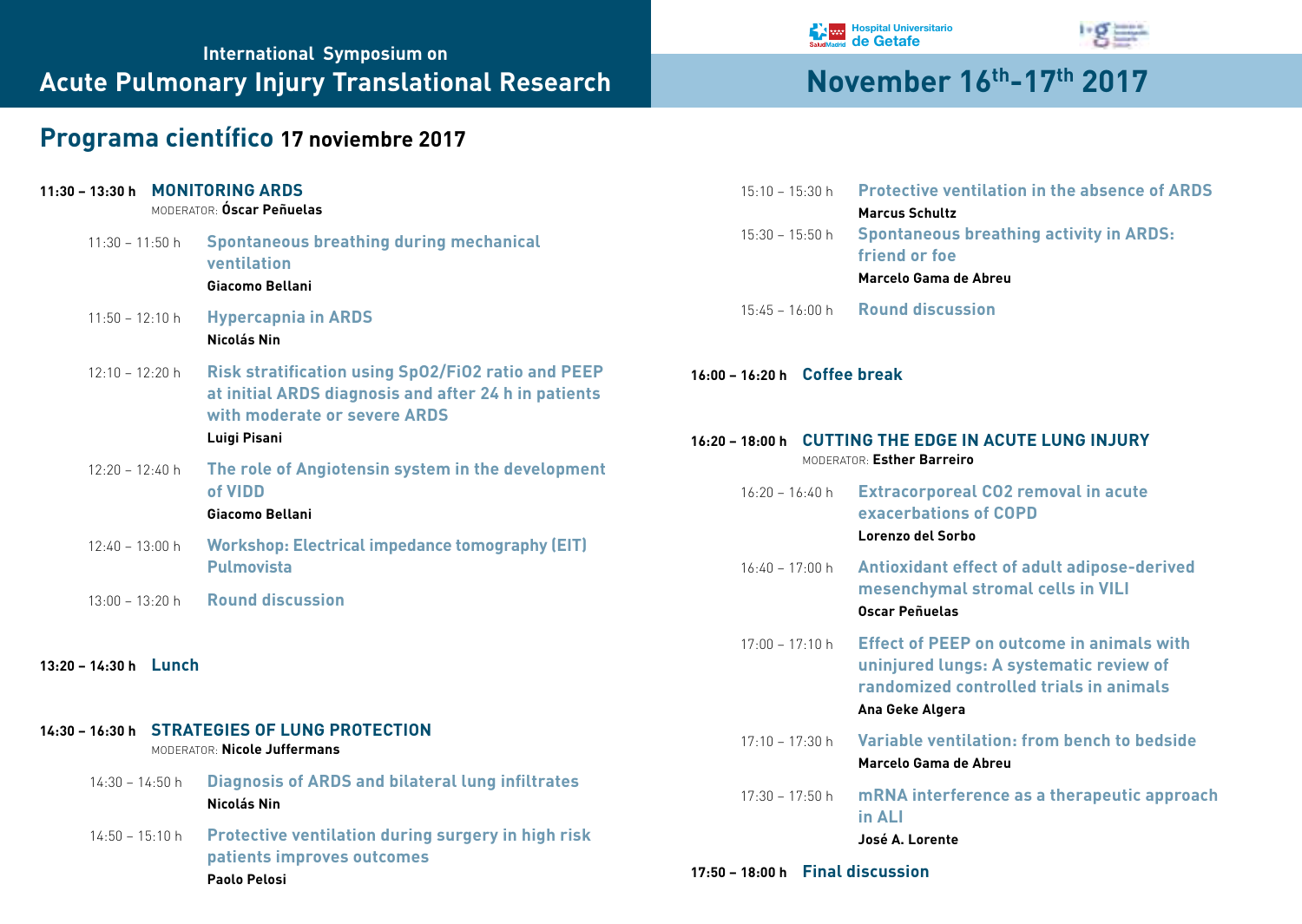# **Cuestionario, Ponencias y Acreditaciones Información general**

# **Cuestionario**

Una vez finalizado el curso, estará disponible a partir del 1 de diciembre del 2017

en la web: **www.aymon.es/inspires-2017**

el cuestionario de satisfacción que deberá rellenar con sus datos identificativos para obtener la acreditación.

# **Acreditaciones**

Si ha cumplido todos los requisitos de asistencia y cumplimentación del cuestionario, podrá descargar desde: **www.aymon.es/inspires-2017** el diploma acreditativo de la Comisión de Formación Continuada de las Profesiones Sanitarias de la Comunidad de Madrid, Sistema Nacional de Salud.

# **Nota**

Es necesario que conserven el Nº de su tarjeta acreditativa, ya que sin él no podrán acceder al Cuestionario y Diploma.

### **Sede de la reunión**

**Hospital Universitario de Getafe.** Aula Magna - Pabellón Docente. Ctra. de Toledo (A-42), km 12'500. 28905 Getafe. Madrid // **T:** 916 839 360

**Hospital Universitario de Getafe**

### **Horario de entrega de la documentación**

Jueves, 16 de noviembre de 2017 de 09,00 h. a 09,30 h.

### **Fechas y horarios del symposium**

Jueves, 16 de noviembre de 2017 de 09,30 h. a 18,00 h. Viernes, 17 de noviembre de 2017 de 09,00 h. a 18,00 h.

### **Aval científico**

European Society of Intensive Care Medicine **SOMIAMA** Sociedad Española de Medicina Intensiva, Crítica y Unidades Coronarias **SEMICYUC** Centro de Investigación Biomédica en Red de Enfermedades Respiratorias **CIBERES** Sociedad de Medicina Intensiva de la Comunidad de Madrid **ESICM**









### **Acreditación**

Solicitada Acreditación a la Comisión de Formación Continuada de las Profesiones Sanitarias de la Comunidad de Madrid, Sistema Nacional de Salud.

### **ORGANIZA**

Servicio de Medicina Intensiva. Hospital Universitario de Getafe Instituto de Investigación Sanitaria Getafe





# **Secretaría Técnica**

**Aymon Solutions Spain** www.aymon.es // **T:** 91 639 27 86 // **Fax:** 91 639 29 88 **Lola Aguilar** // **M:** 618 564 565 // l.aguilar@aymon.es **Mª José Valero** // **M:** 634 575 363 // mj.valero@aymon.es

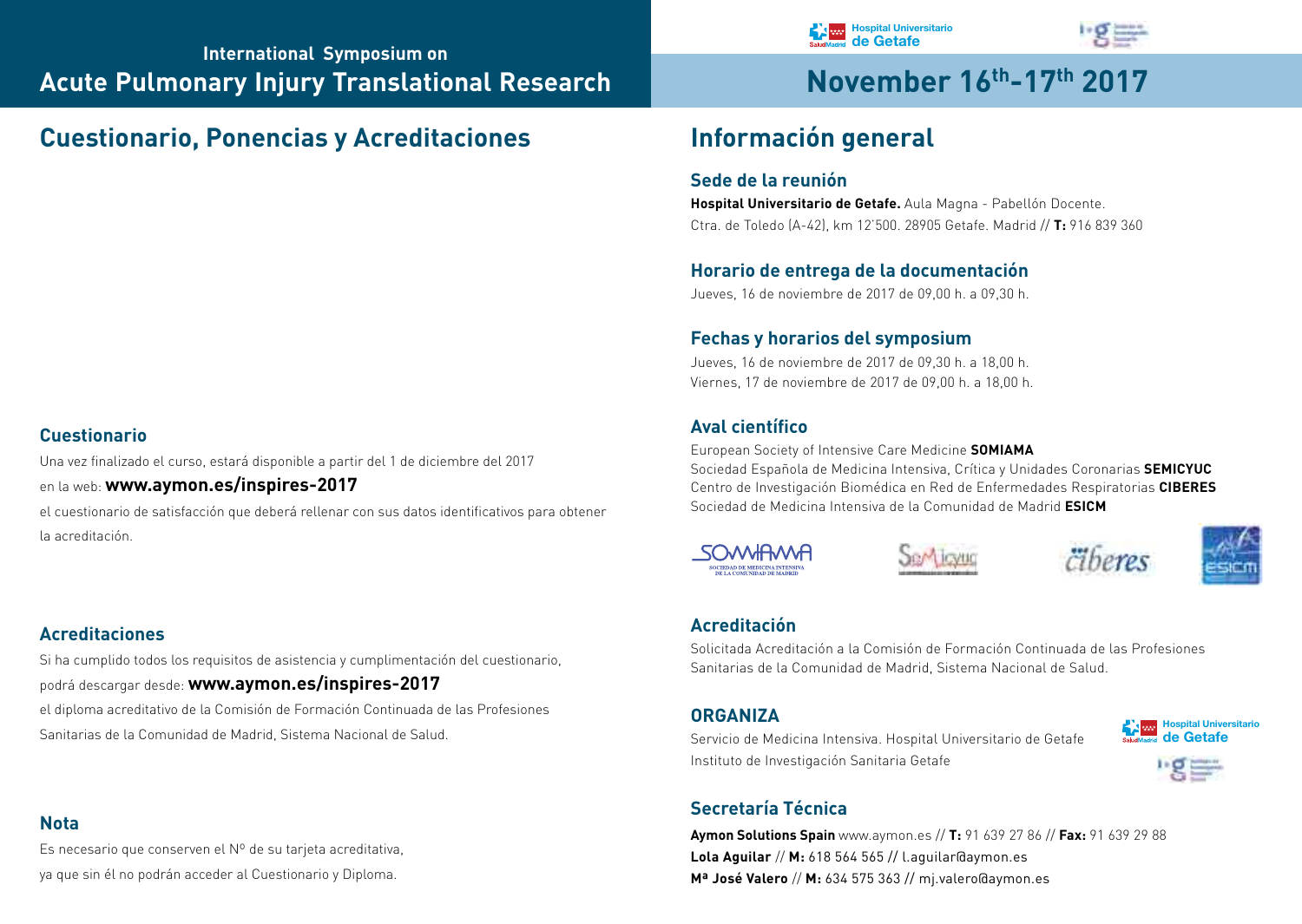**International Symposium on Acute Pulmonary Injury Translational Research Movember 16th-17th 2017** 

# **Empresas colaboradoras**



# **Dräger**



**GETINGE GROUP**